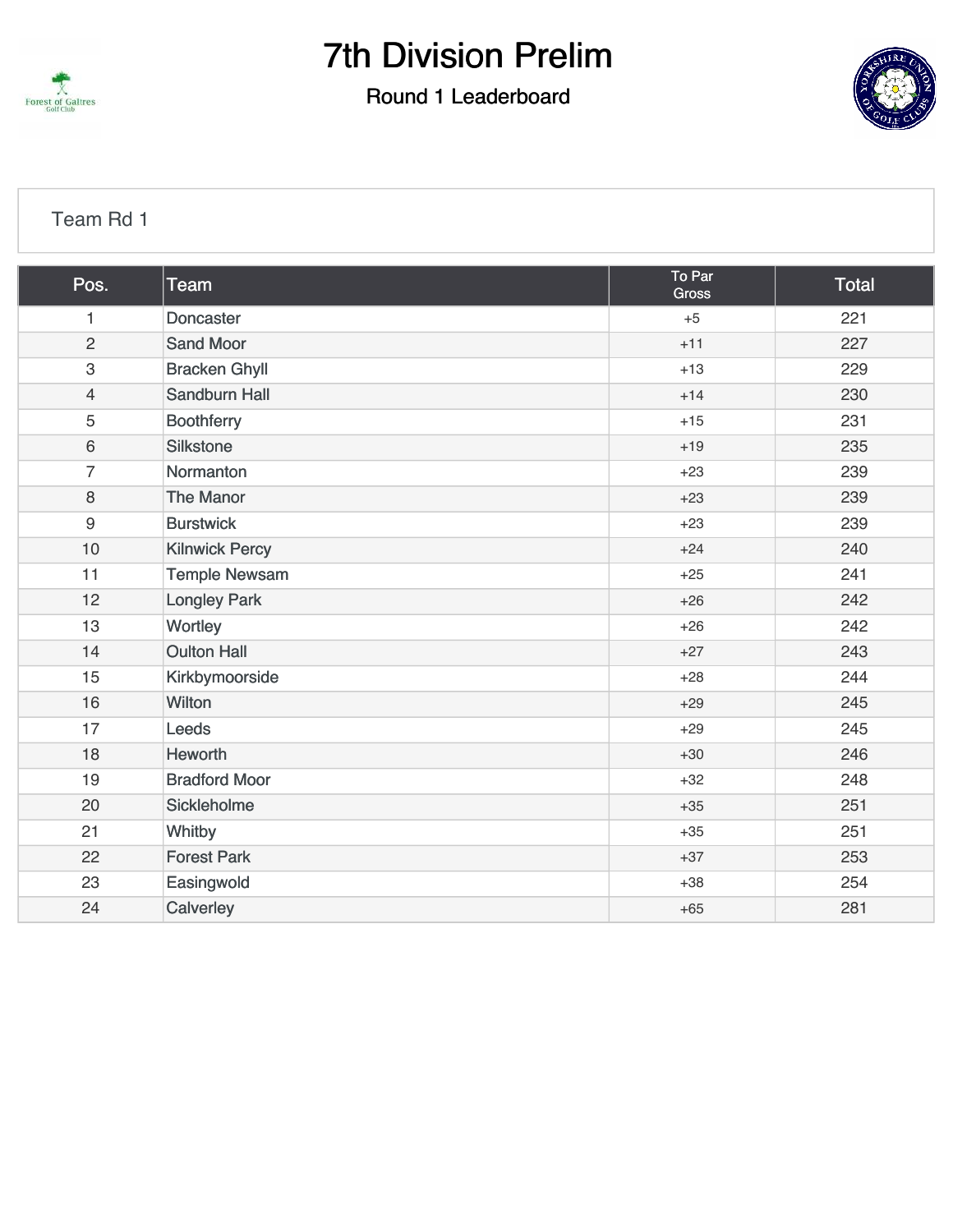

### Round 1 Leaderboard



### [Individual gross](https://cdn2.golfgenius.com/v2tournaments/7001312458224728594?called_from=&round_index=1)

| Pos.             | Player                                      | To Par<br><b>Gross</b> | Total<br><b>Gross</b> |
|------------------|---------------------------------------------|------------------------|-----------------------|
| 1                | Nathan Wilkinson<br>Sandburn Hall           | $-2$                   | 70                    |
| $\mathbf{2}$     | <b>Daniel Mould</b><br>Doncaster            | $-1$                   | 71                    |
| 3                | <b>Steve Cain</b><br><b>Oulton Hall</b>     | $\mathsf E$            | 72                    |
| $\overline{4}$   | <b>Steven Lynch</b><br><b>Boothferry</b>    | $\mathsf E$            | 72                    |
| 5                | <b>Elliott Dawson</b><br>Sand Moor          | $\mathsf E$            | 72                    |
| 6                | <b>Henry Croft</b><br><b>Bracken Ghyll</b>  | $+1$                   | 73                    |
| $\overline{7}$   | <b>Lewis Gill</b><br>Wortley                | $+2$                   | 74                    |
| 8                | <b>Ryan Diuga</b><br>Kirkbymoorside         | $+2$                   | 74                    |
| $\boldsymbol{9}$ | <b>Jacob Kershaw</b><br><b>Oulton Hall</b>  | $+3$                   | 75                    |
| $10$             | <b>Darren Dunning</b><br>Sandburn Hall      | $+3$                   | 75                    |
| 11               | George Austerberry<br>Doncaster             | $+3$                   | 75                    |
| 12               | <b>Martyn Hinchliffe</b><br>Sand Moor       | $+3$                   | 75                    |
| 13               | Kyle Johnson-Rolfe<br>Doncaster             | $+3$                   | 75                    |
| 14               | <b>Oliver Smith</b><br>Sickleholme          | $+4$                   | 76                    |
| 15               | <b>Paul Winterburn</b><br>Heworth           | $+4$                   | 76                    |
| 16               | Daniel Wright<br>Silkstone                  | $+4$                   | 76                    |
| 17               | <b>Chris Sugden</b><br>The Manor            | $+4$                   | 76                    |
| 18               | <b>Matthew Colcombe</b><br>Longley Park     | $+4$                   | 76                    |
| 19               | <b>Jamie Bancroft</b><br><b>Boothferry</b>  | $+4$                   | 76                    |
| 20               | <b>David Waite</b><br>Leeds                 | $+5$                   | 77                    |
| 21               | <b>Jack Lampkin</b><br><b>Bracken Ghyll</b> | $+5$                   | 77                    |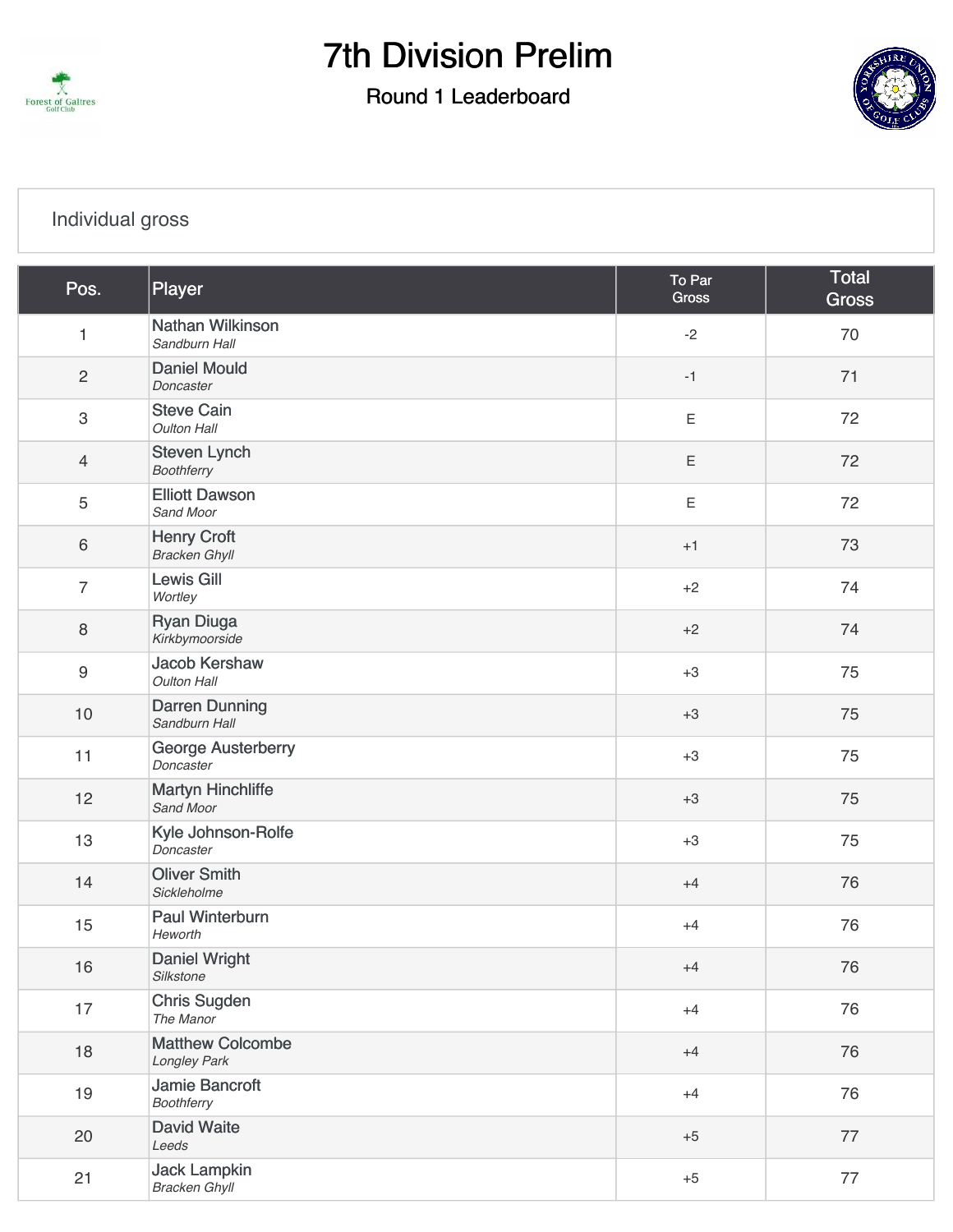

### Round 1 Leaderboard



| <b>Archie Rowntree</b><br>23<br>78<br>$+6$<br><b>Bradford Moor</b><br><b>Joshua Whittam</b><br>24<br>78<br>$+6$<br>Calverley<br><b>Adam Charles</b><br>25<br>79<br>$+7$<br><b>Bradford Moor</b><br><b>John Sheard</b><br>26<br>79<br>$+7$<br>Normanton<br><b>Peter Cammiss</b><br>27<br>79<br>$+7$<br>Temple Newsam<br><b>Thomas Collings</b><br>28<br>79<br>$+7$<br>Wortley<br><b>Jack Wright</b><br>29<br>79<br>$+7$<br>Silkstone<br><b>Steven Sorrenson</b><br>30<br>79<br>$+7$<br><b>Burstwick</b><br><b>Matthew Fairey</b><br>31<br>79<br>$+7$<br><b>Kilnwick Percy</b><br><b>Simon Thomas</b><br>32<br>79<br>$+7$<br><b>Bracken Ghyll</b><br><b>Anthony Mannering</b><br>33<br>80<br>$+8$<br>Wilton<br>Jim Batt jnr<br>34<br>80<br>$+8$<br>Heworth<br><b>Ryan Estabrooks</b><br><b>T35</b><br>80<br>$+8$<br><b>Kilnwick Percy</b><br><b>Robert Draper</b><br><b>T35</b><br>80<br>$+8$<br><b>Burstwick</b><br><b>Dalton Richardson</b><br>37<br>80<br>$+8$<br>Silkstone<br><b>William Smith</b><br>38<br>80<br>$+8$<br>Normanton<br><b>Kieran Nicholls</b><br>39<br>80<br>$+8$<br>Normanton<br>David Wilby<br>40<br>80<br>$+8$<br>The Manor<br><b>Oliver Wade</b><br>41<br>80<br>$+8$<br>Sand Moor<br>Lee Webster<br>42<br>80<br>$+8$<br><b>Burstwick</b><br><b>Robin Sisson</b><br>43<br>81<br>$+9$<br>Whitby<br><b>Trevor Loten</b><br>44<br>81<br>$+9$<br><b>Kilnwick Percy</b><br><b>Robert Scott</b><br>45<br>82<br>$+10$<br>Whitby | 22 | <b>William Heselgrave</b><br><b>Temple Newsam</b> | $+6$ | 78 |
|-----------------------------------------------------------------------------------------------------------------------------------------------------------------------------------------------------------------------------------------------------------------------------------------------------------------------------------------------------------------------------------------------------------------------------------------------------------------------------------------------------------------------------------------------------------------------------------------------------------------------------------------------------------------------------------------------------------------------------------------------------------------------------------------------------------------------------------------------------------------------------------------------------------------------------------------------------------------------------------------------------------------------------------------------------------------------------------------------------------------------------------------------------------------------------------------------------------------------------------------------------------------------------------------------------------------------------------------------------------------------------------------------------------------------------------------------|----|---------------------------------------------------|------|----|
|                                                                                                                                                                                                                                                                                                                                                                                                                                                                                                                                                                                                                                                                                                                                                                                                                                                                                                                                                                                                                                                                                                                                                                                                                                                                                                                                                                                                                                               |    |                                                   |      |    |
|                                                                                                                                                                                                                                                                                                                                                                                                                                                                                                                                                                                                                                                                                                                                                                                                                                                                                                                                                                                                                                                                                                                                                                                                                                                                                                                                                                                                                                               |    |                                                   |      |    |
|                                                                                                                                                                                                                                                                                                                                                                                                                                                                                                                                                                                                                                                                                                                                                                                                                                                                                                                                                                                                                                                                                                                                                                                                                                                                                                                                                                                                                                               |    |                                                   |      |    |
|                                                                                                                                                                                                                                                                                                                                                                                                                                                                                                                                                                                                                                                                                                                                                                                                                                                                                                                                                                                                                                                                                                                                                                                                                                                                                                                                                                                                                                               |    |                                                   |      |    |
|                                                                                                                                                                                                                                                                                                                                                                                                                                                                                                                                                                                                                                                                                                                                                                                                                                                                                                                                                                                                                                                                                                                                                                                                                                                                                                                                                                                                                                               |    |                                                   |      |    |
|                                                                                                                                                                                                                                                                                                                                                                                                                                                                                                                                                                                                                                                                                                                                                                                                                                                                                                                                                                                                                                                                                                                                                                                                                                                                                                                                                                                                                                               |    |                                                   |      |    |
|                                                                                                                                                                                                                                                                                                                                                                                                                                                                                                                                                                                                                                                                                                                                                                                                                                                                                                                                                                                                                                                                                                                                                                                                                                                                                                                                                                                                                                               |    |                                                   |      |    |
|                                                                                                                                                                                                                                                                                                                                                                                                                                                                                                                                                                                                                                                                                                                                                                                                                                                                                                                                                                                                                                                                                                                                                                                                                                                                                                                                                                                                                                               |    |                                                   |      |    |
|                                                                                                                                                                                                                                                                                                                                                                                                                                                                                                                                                                                                                                                                                                                                                                                                                                                                                                                                                                                                                                                                                                                                                                                                                                                                                                                                                                                                                                               |    |                                                   |      |    |
|                                                                                                                                                                                                                                                                                                                                                                                                                                                                                                                                                                                                                                                                                                                                                                                                                                                                                                                                                                                                                                                                                                                                                                                                                                                                                                                                                                                                                                               |    |                                                   |      |    |
|                                                                                                                                                                                                                                                                                                                                                                                                                                                                                                                                                                                                                                                                                                                                                                                                                                                                                                                                                                                                                                                                                                                                                                                                                                                                                                                                                                                                                                               |    |                                                   |      |    |
|                                                                                                                                                                                                                                                                                                                                                                                                                                                                                                                                                                                                                                                                                                                                                                                                                                                                                                                                                                                                                                                                                                                                                                                                                                                                                                                                                                                                                                               |    |                                                   |      |    |
|                                                                                                                                                                                                                                                                                                                                                                                                                                                                                                                                                                                                                                                                                                                                                                                                                                                                                                                                                                                                                                                                                                                                                                                                                                                                                                                                                                                                                                               |    |                                                   |      |    |
|                                                                                                                                                                                                                                                                                                                                                                                                                                                                                                                                                                                                                                                                                                                                                                                                                                                                                                                                                                                                                                                                                                                                                                                                                                                                                                                                                                                                                                               |    |                                                   |      |    |
|                                                                                                                                                                                                                                                                                                                                                                                                                                                                                                                                                                                                                                                                                                                                                                                                                                                                                                                                                                                                                                                                                                                                                                                                                                                                                                                                                                                                                                               |    |                                                   |      |    |
|                                                                                                                                                                                                                                                                                                                                                                                                                                                                                                                                                                                                                                                                                                                                                                                                                                                                                                                                                                                                                                                                                                                                                                                                                                                                                                                                                                                                                                               |    |                                                   |      |    |
|                                                                                                                                                                                                                                                                                                                                                                                                                                                                                                                                                                                                                                                                                                                                                                                                                                                                                                                                                                                                                                                                                                                                                                                                                                                                                                                                                                                                                                               |    |                                                   |      |    |
|                                                                                                                                                                                                                                                                                                                                                                                                                                                                                                                                                                                                                                                                                                                                                                                                                                                                                                                                                                                                                                                                                                                                                                                                                                                                                                                                                                                                                                               |    |                                                   |      |    |
|                                                                                                                                                                                                                                                                                                                                                                                                                                                                                                                                                                                                                                                                                                                                                                                                                                                                                                                                                                                                                                                                                                                                                                                                                                                                                                                                                                                                                                               |    |                                                   |      |    |
|                                                                                                                                                                                                                                                                                                                                                                                                                                                                                                                                                                                                                                                                                                                                                                                                                                                                                                                                                                                                                                                                                                                                                                                                                                                                                                                                                                                                                                               |    |                                                   |      |    |
|                                                                                                                                                                                                                                                                                                                                                                                                                                                                                                                                                                                                                                                                                                                                                                                                                                                                                                                                                                                                                                                                                                                                                                                                                                                                                                                                                                                                                                               |    |                                                   |      |    |
|                                                                                                                                                                                                                                                                                                                                                                                                                                                                                                                                                                                                                                                                                                                                                                                                                                                                                                                                                                                                                                                                                                                                                                                                                                                                                                                                                                                                                                               |    |                                                   |      |    |
|                                                                                                                                                                                                                                                                                                                                                                                                                                                                                                                                                                                                                                                                                                                                                                                                                                                                                                                                                                                                                                                                                                                                                                                                                                                                                                                                                                                                                                               |    |                                                   |      |    |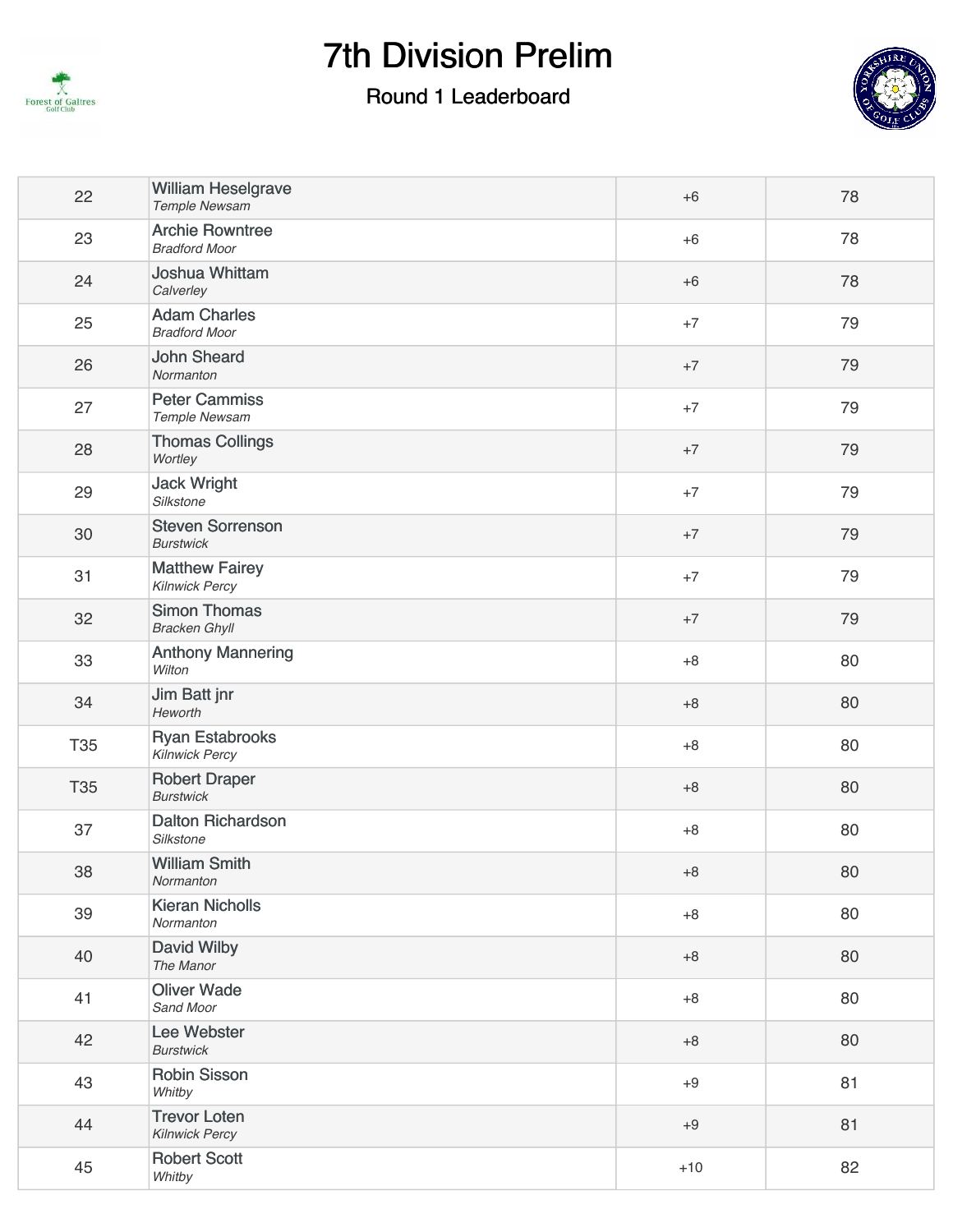

### Round 1 Leaderboard



| 46 | <b>David Ross</b><br>Easingwold                | $+10$ | 82 |
|----|------------------------------------------------|-------|----|
| 47 | <b>Chris Woodhead</b><br>Longley Park          | $+10$ | 82 |
| 48 | <b>John Buxton</b><br>Wilton                   | $+10$ | 82 |
| 49 | <b>Jack Evans</b><br>Wilton                    | $+11$ | 83 |
| 50 | Dean Jackson<br>The Manor                      | $+11$ | 83 |
| 51 | <b>Scott Richardson</b><br>Leeds               | $+11$ | 83 |
| 52 | <b>Seamus Hooley</b><br>Easingwold             | $+11$ | 83 |
| 53 | <b>Simon Cass</b><br>Kirkbymoorside            | $+11$ | 83 |
| 54 | <b>Daniel Gibson</b><br><b>Boothferry</b>      | $+11$ | 83 |
| 55 | <b>Darren Marshall</b><br>Temple Newsam        | $+12$ | 84 |
| 56 | <b>Andrew Lunn</b><br><b>Forest Park</b>       | $+12$ | 84 |
| 57 | <b>Wayne Pendall</b><br><b>Forest Park</b>     | $+12$ | 84 |
| 58 | <b>Darrell Grey</b><br>Longley Park            | $+12$ | 84 |
| 59 | <b>Nick Dalby</b><br>Leeds                     | $+13$ | 85 |
| 60 | <b>Alan Shearer</b><br><b>Forest Park</b>      | $+13$ | 85 |
| 61 | <b>Andy Trotter</b><br>Sandburn Hall           | $+13$ | 85 |
| 62 | <b>Philip Butler</b><br>Kirkbymoorside         | $+15$ | 87 |
| 63 | <b>Matt Holden</b><br>Sickleholme              | $+15$ | 87 |
| 64 | <b>Colin Upton</b><br>Whitby                   | $+16$ | 88 |
| 65 | <b>Paul Bentley</b><br>Sickleholme             | $+16$ | 88 |
| 66 | <b>Lee Broad</b><br>Wortley                    | $+17$ | 89 |
| 67 | <b>Gary Goodwin</b><br>Easingwold              | $+17$ | 89 |
| 68 | <b>Neil Ferguson</b><br>Heworth                | $+18$ | 90 |
| 69 | <b>Nigel Armstrong</b><br><b>Bradford Moor</b> | $+19$ | 91 |
|    |                                                |       |    |